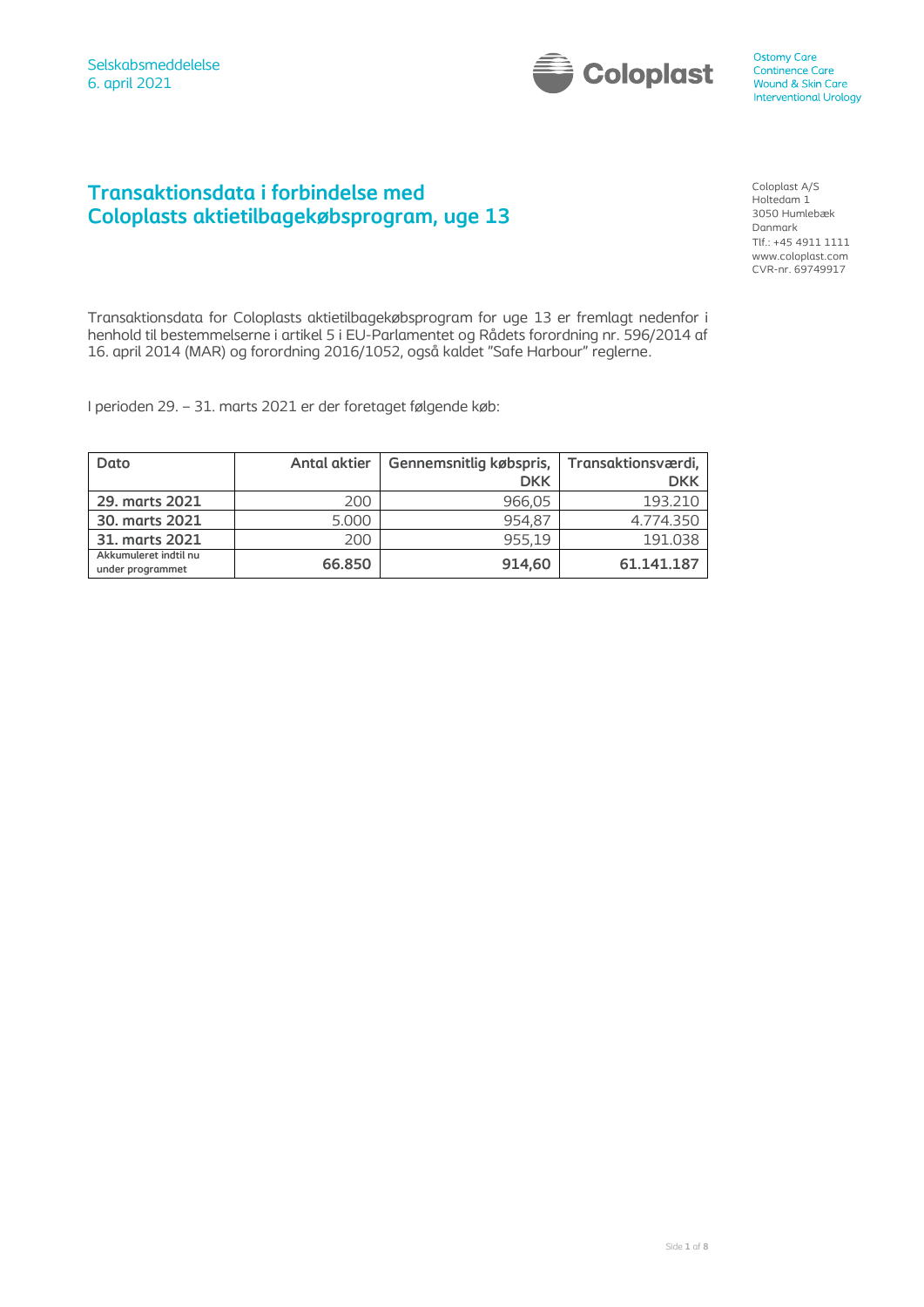

**Handelsdato 29-03-2021 Antal aktier** 

| <b>Share</b> | <b>ISIN</b>  | Lei-code              | <b>Buy/Sell</b> | Volume | Price      | Venue       | Date & Time CET          |
|--------------|--------------|-----------------------|-----------------|--------|------------|-------------|--------------------------|
| Coloplast    | DK0060448616 | MAES062Z21O4RZ2U7M118 | <b>Buy</b>      |        | 960        | <b>XCSE</b> | 20210329 9:03:23.162000  |
| Coloplast    | DK0060448617 | MAES062Z21O4RZ2U7M119 | Buy             | 28     | 957,8 XCSE |             | 20210329 9:39:36.389000  |
| Coloplast    | DK0060448618 | MAES062Z21O4RZ2U7M120 | Buy             |        |            | 962,2 XCSE  | 20210329 10:48:39.088000 |
| Coloplast    | DK0060448619 | MAES062Z21O4RZ2U7M121 | Buy             | 30     |            | 962,2 XCSE  | 20210329 10:48:39.088000 |
| Coloplast    | DK0060448620 | MAES062Z21O4RZ2U7M122 | <b>Buy</b>      | 29     |            | 966.4 XCSE  | 20210329 12:05:37.135000 |
| Coloplast    | DK0060448621 | MAES062Z21O4RZ2U7M123 | Buy             | 2      |            | 968,8 XCSE  | 20210329 12:53:13.160000 |
| Coloplast    | DK0060448622 | MAES062Z21O4RZ2U7M124 | Buy             | 21     |            | 971 XCSE    | 20210329 13:59:04.277000 |
| Coloplast    | DK0060448623 | MAES062Z21O4RZ2U7M125 | Buy             | 20     |            | 965,6 XCSE  | 20210329 14:42:36.870000 |
| Coloplast    | DK0060448624 | MAES062Z21O4RZ2U7M126 | <b>Buy</b>      | 2      |            | 965,6 XCSE  | 20210329 14:42:36.870000 |
| Coloplast    | DK0060448625 | MAES062Z21O4RZ2U7M127 | <b>Buy</b>      | 22     | 970        | XCSE        | 20210329 15:24:55.086000 |
| Coloplast    | DK0060448626 | MAES062Z21O4RZ2U7M128 | <b>Buy</b>      | 22     | 970        | XCSE        | 20210329 15:55:35.517000 |
| Coloplast    | DK0060448627 | MAES062Z21O4RZ2U7M129 | <b>Buy</b>      | 14     |            | 969,8 XCSE  | 20210329 16:37:24.086000 |
| Coloplast    | DK0060448628 | MAES062Z21O4RZ2U7M130 | <b>Buy</b>      |        |            | 969,8 XCSE  | 20210329 16:44:21.963000 |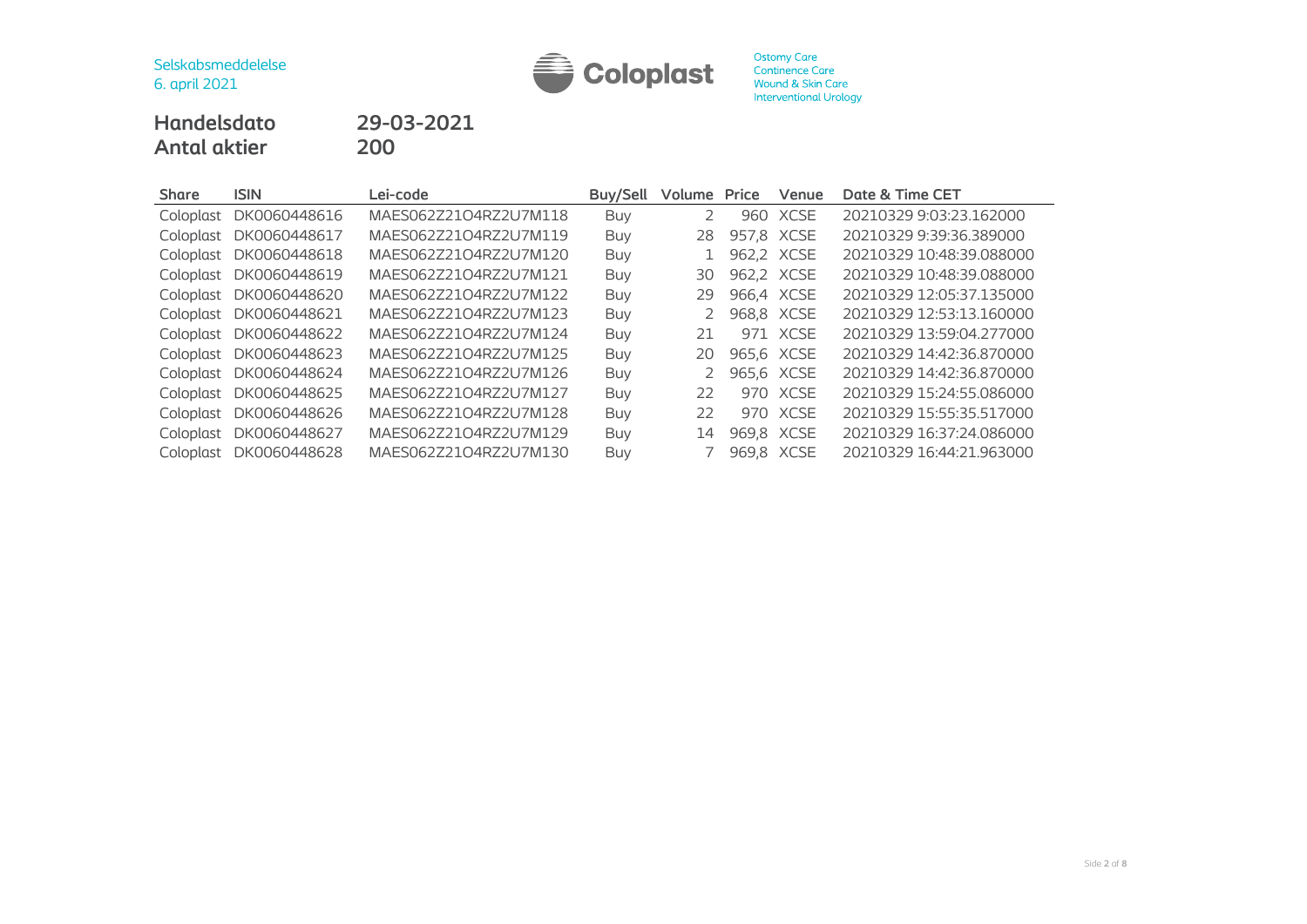

**Handelsdato 30-03-2021 Antal aktier 5.000**

| <b>Share</b> | <b>ISIN</b>  | Lei-code              | Buy/Sell   | Volume | Price | Venue      | Date & Time CET          |
|--------------|--------------|-----------------------|------------|--------|-------|------------|--------------------------|
| Coloplast    | DK0060448617 | MAES062Z21O4RZ2U7M119 | Buy        | 2      |       | 970,4 XCSE | 20210330 9:02:13.519000  |
| Coloplast    | DK0060448618 | MAES062Z21O4RZ2U7M120 | Buy        | 31     |       | 967 XCSE   | 20210330 9:04:12.505000  |
| Coloplast    | DK0060448619 | MAES062Z21O4RZ2U7M121 | <b>Buy</b> | 40     |       | 970,8 XCSE | 20210330 9:06:01.070000  |
| Coloplast    | DK0060448620 | MAES062Z21O4RZ2U7M122 | Buy        | 1      |       | 971,4 XCSE | 20210330 9:11:19.048000  |
| Coloplast    | DK0060448621 | MAES062Z21O4RZ2U7M123 | <b>Buy</b> | 45     |       | 971,4 XCSE | 20210330 9:11:19.329000  |
| Coloplast    | DK0060448622 | MAES062Z21O4RZ2U7M124 | Buy        | 29     |       | 968,4 XCSE | 20210330 9:14:55.149000  |
| Coloplast    | DK0060448623 | MAES062Z21O4RZ2U7M125 | Buy        | 4      |       | 968,6 XCSE | 20210330 9:19:52.039000  |
| Coloplast    | DK0060448624 | MAES062Z21O4RZ2U7M126 | <b>Buy</b> | 27     |       | 968,6 XCSE | 20210330 9:19:52.039000  |
| Coloplast    | DK0060448625 | MAES062Z21O4RZ2U7M127 | Buy        | 29     |       | 968,8 XCSE | 20210330 9:24:52.037000  |
| Coloplast    | DK0060448626 | MAES062Z21O4RZ2U7M128 | Buy        | 31     |       | 968 XCSE   | 20210330 9:30:22.557000  |
| Coloplast    | DK0060448627 | MAES062Z21O4RZ2U7M129 | <b>Buy</b> | 30     |       | 964 XCSE   | 20210330 9:37:27.227000  |
| Coloplast    | DK0060448628 | MAES062Z21O4RZ2U7M130 | Buy        | 35     |       | 963,2 XCSE | 20210330 9:43:58.320000  |
| Coloplast    | DK0060448629 | MAES062Z21O4RZ2U7M131 | Buy        | 31     |       | 961,6 XCSE | 20210330 9:48:57.515000  |
| Coloplast    | DK0060448630 | MAES062Z21O4RZ2U7M132 | Buy        | 31     |       | 959,2 XCSE | 20210330 9:53:08.038000  |
| Coloplast    | DK0060448631 | MAES062Z21O4RZ2U7M133 | Buy        | 31     |       | 960,2 XCSE | 20210330 10:00:06.834000 |
| Coloplast    | DK0060448632 | MAES062Z21O4RZ2U7M134 | Buy        | 40     |       | 961,2 XCSE | 20210330 10:08:33.064000 |
| Coloplast    | DK0060448633 | MAES062Z21O4RZ2U7M135 | Buy        | 29     |       | 962,2 XCSE | 20210330 10:14:06.114000 |
| Coloplast    | DK0060448634 | MAES062Z21O4RZ2U7M136 | Buy        | 29     |       | 961,6 XCSE | 20210330 10:24:12.387000 |
| Coloplast    | DK0060448635 | MAES062Z21O4RZ2U7M137 | <b>Buy</b> | 4      |       | 961,6 XCSE | 20210330 10:24:12.387000 |
| Coloplast    | DK0060448636 | MAES062Z21O4RZ2U7M138 | Buy        | 30     |       | 959,4 XCSE | 20210330 10:30:08.357000 |
| Coloplast    | DK0060448637 | MAES062Z21O4RZ2U7M139 | <b>Buy</b> | 60     |       | 961,2 XCSE | 20210330 10:40:24.476483 |
| Coloplast    | DK0060448638 | MAES062Z21O4RZ2U7M140 | <b>Buy</b> | 50     |       | 961,2 XCSE | 20210330 10:40:24.476483 |
| Coloplast    | DK0060448639 | MAES062Z21O4RZ2U7M141 | Buy        | 3      |       | 961,2 XCSE | 20210330 10:40:24.476483 |
| Coloplast    | DK0060448640 | MAES062Z21O4RZ2U7M142 | Buy        | 180    |       | 961,2 XCSE | 20210330 10:40:44.624541 |
| Coloplast    | DK0060448641 | MAES062Z21O4RZ2U7M143 | Buy        | 207    |       | 961,2 XCSE | 20210330 10:40:44.624564 |
| Coloplast    | DK0060448642 | MAES062Z21O4RZ2U7M144 | <b>Buy</b> | 15     |       | 960,6 XCSE | 20210330 10:42:22.417000 |
| Coloplast    | DK0060448643 | MAES062Z21O4RZ2U7M145 | <b>Buy</b> | 23     |       | 960,6 XCSE | 20210330 10:42:22.417000 |
| Coloplast    | DK0060448644 | MAES062Z21O4RZ2U7M146 | Buy        | 30     |       | 959 XCSE   | 20210330 10:59:08.490000 |
| Coloplast    | DK0060448645 | MAES062Z21O4RZ2U7M147 | <b>Buy</b> | 29     |       | 958,6 XCSE | 20210330 11:09:22.615000 |
| Coloplast    | DK0060448646 | MAES062Z21O4RZ2U7M148 | <b>Buy</b> | 9      |       | 957,2 XCSE | 20210330 11:21:19.229000 |
| Coloplast    | DK0060448647 | MAES062Z21O4RZ2U7M149 | <b>Buy</b> | 20     |       | 957,2 XCSE | 20210330 11:21:19.232000 |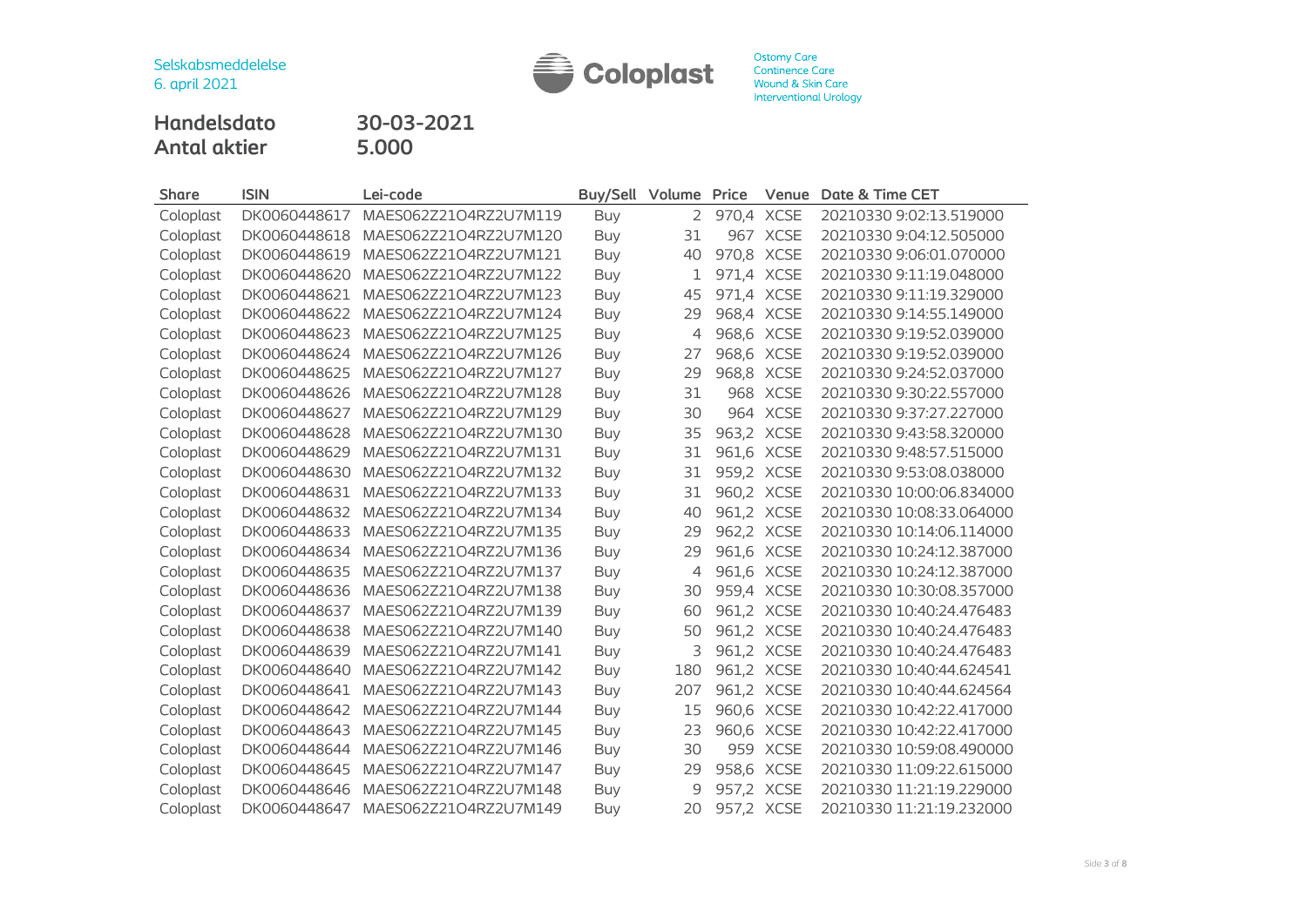

| Coloplast | DK0060448648 | MAES062Z21O4RZ2U7M150 | Buy        | 11             |            | 958 XCSE    | 20210330 11:34:02.593000 |
|-----------|--------------|-----------------------|------------|----------------|------------|-------------|--------------------------|
| Coloplast | DK0060448649 | MAES062Z21O4RZ2U7M151 | Buy        | 18             |            | 958 XCSE    | 20210330 11:34:02.593000 |
| Coloplast | DK0060448650 | MAES062Z21O4RZ2U7M152 | Buy        | 32             | 958,2 XCSE |             | 20210330 11:45:36.829000 |
| Coloplast | DK0060448651 | MAES062Z21O4RZ2U7M153 | Buy        | 29             | 956,8 XCSE |             | 20210330 12:01:53.623000 |
|           | DK0060448652 | MAES062Z21O4RZ2U7M154 |            | 30             | 955,6 XCSE |             | 20210330 12:11:23.990000 |
| Coloplast |              |                       | Buy        |                |            |             | 20210330 12:23:01.466000 |
| Coloplast | DK0060448653 | MAES062Z21O4RZ2U7M155 | Buy        | 29             | 955,4 XCSE |             |                          |
| Coloplast | DK0060448654 | MAES062Z21O4RZ2U7M156 | Buy        | 26             | 955,6      | <b>XCSE</b> | 20210330 12:39:36.429000 |
| Coloplast | DK0060448655 | MAES062Z21O4RZ2U7M157 | <b>Buy</b> | 7              | 955,6 XCSE |             | 20210330 12:39:36.429000 |
| Coloplast | DK0060448656 | MAES062Z21O4RZ2U7M158 | Buy        | 30             | 954,8      | <b>XCSE</b> | 20210330 12:51:25.107000 |
| Coloplast | DK0060448657 | MAES062Z21O4RZ2U7M159 | Buy        | 26             | 954,8      | <b>XCSE</b> | 20210330 13:13:38.353000 |
| Coloplast | DK0060448658 | MAES062Z21O4RZ2U7M160 | Buy        | 16             | 954,8      | <b>XCSE</b> | 20210330 13:13:50.725000 |
| Coloplast | DK0060448659 | MAES062Z21O4RZ2U7M161 | Buy        | 25             | 955,6      | <b>XCSE</b> | 20210330 13:30:49.817000 |
| Coloplast | DK0060448660 | MAES062Z21O4RZ2U7M162 | Buy        | 7              | 955,6      | <b>XCSE</b> | 20210330 13:30:49.817000 |
| Coloplast | DK0060448661 | MAES062Z21O4RZ2U7M163 | Buy        | 32             | 954,8      | <b>XCSE</b> | 20210330 13:45:45.007000 |
| Coloplast | DK0060448662 | MAES062Z21O4RZ2U7M164 | Buy        | 30             | 954,6      | <b>XCSE</b> | 20210330 14:00:55.571000 |
| Coloplast | DK0060448663 | MAES062Z21O4RZ2U7M165 | Buy        | 197            |            | 955 XCSE    | 20210330 14:14:59.973986 |
| Coloplast | DK0060448664 | MAES062Z21O4RZ2U7M166 | Buy        | 100            | 954,2      | <b>XCSE</b> | 20210330 14:25:08.042649 |
| Coloplast | DK0060448665 | MAES062Z21O4RZ2U7M167 | Buy        | 60             | 954,2 XCSE |             | 20210330 14:25:21.033986 |
| Coloplast | DK0060448666 | MAES062Z21O4RZ2U7M168 | Buy        | 10             | 954,2      | <b>XCSE</b> | 20210330 14:25:21.033986 |
| Coloplast | DK0060448667 | MAES062Z21O4RZ2U7M169 | Buy        | 17             | 954,2      | <b>XCSE</b> | 20210330 14:25:21.033986 |
| Coloplast | DK0060448668 | MAES062Z21O4RZ2U7M170 | <b>Buy</b> | 5              | 954,2      | <b>XCSE</b> | 20210330 14:25:21.033986 |
| Coloplast | DK0060448669 | MAES062Z21O4RZ2U7M171 | <b>Buy</b> | 108            | 954,2      | <b>XCSE</b> | 20210330 14:27:34.872730 |
| Coloplast | DK0060448670 | MAES062Z21O4RZ2U7M172 | Buy        | 3              | 951,6      | <b>XCSE</b> | 20210330 16:20:06.291335 |
| Coloplast | DK0060448671 | MAES062Z21O4RZ2U7M173 | Buy        | 50             | 951,6      | <b>XCSE</b> | 20210330 16:20:06.315877 |
| Coloplast | DK0060448672 | MAES062Z21O4RZ2U7M174 | <b>Buy</b> | 17             | 951,6      | <b>XCSE</b> | 20210330 16:20:06.315877 |
| Coloplast | DK0060448673 | MAES062Z21O4RZ2U7M175 | Buy        | 50             | 951,6      | <b>XCSE</b> | 20210330 16:20:06.337219 |
| Coloplast | DK0060448674 | MAES062Z21O4RZ2U7M176 | Buy        | $\overline{4}$ | 951,6 XCSE |             | 20210330 16:20:06.337219 |
| Coloplast | DK0060448675 | MAES062Z21O4RZ2U7M177 | Buy        | 50             | 951,6 XCSE |             | 20210330 16:20:06.361621 |
| Coloplast | DK0060448676 | MAES062Z21O4RZ2U7M178 | Buy        | 95             | 951,6 XCSE |             | 20210330 16:20:06.361621 |
| Coloplast | DK0060448677 | MAES062Z21O4RZ2U7M179 | Buy        | 50             | 951,6 XCSE |             | 20210330 16:20:28.348213 |
| Coloplast | DK0060448678 | MAES062Z21O4RZ2U7M180 | Buy        | 50             | 951,6 XCSE |             | 20210330 16:20:28.348249 |
| Coloplast | DK0060448679 | MAES062Z21O4RZ2U7M181 | Buy        | 50             | 951,6      | <b>XCSE</b> | 20210330 16:20:37.201858 |
| Coloplast | DK0060448680 | MAES062Z21O4RZ2U7M182 | Buy        | 3              | 951,6      | <b>XCSE</b> | 20210330 16:20:37.201858 |
| Coloplast | DK0060448681 | MAES062Z21O4RZ2U7M183 | <b>Buy</b> | 50             | 951,6      | <b>XCSE</b> | 20210330 16:20:37.201905 |
| Coloplast | DK0060448682 | MAES062Z21O4RZ2U7M184 | Buy        | 10             | 951,6      | <b>XCSE</b> | 20210330 16:20:37.210409 |
| Coloplast | DK0060448683 | MAES062Z21O4RZ2U7M185 | Buy        | 40             | 951,6 XCSE |             | 20210330 16:20:37.210522 |
|           |              |                       |            |                |            |             |                          |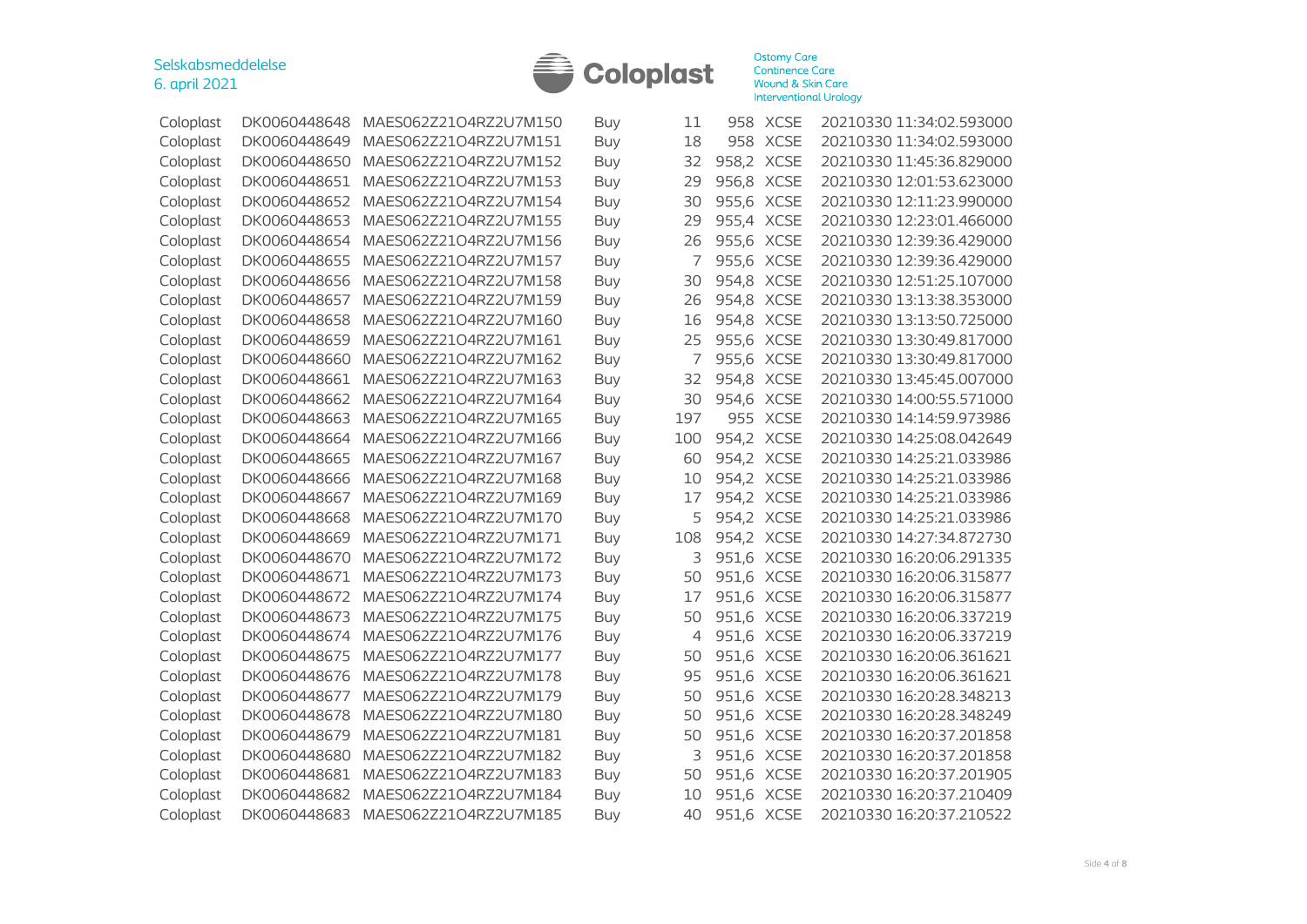

| Coloplast | DK0060448684 | MAES062Z21O4RZ2U7M186 | Buy        | 2  | 951,6 XCSE |             | 20210330 16:20:37.210522 |
|-----------|--------------|-----------------------|------------|----|------------|-------------|--------------------------|
| Coloplast | DK0060448685 | MAES062Z21O4RZ2U7M187 | Buy        | 50 | 951,6 XCSE |             | 20210330 16:20:37.219527 |
| Coloplast | DK0060448686 | MAES062Z21O4RZ2U7M188 | <b>Buy</b> | 50 | 951,6      | <b>XCSE</b> | 20210330 16:20:37.220407 |
| Coloplast | DK0060448687 | MAES062Z21O4RZ2U7M189 | Buy        | 50 | 951,6      | <b>XCSE</b> | 20210330 16:20:37.227958 |
| Coloplast | DK0060448688 | MAES062Z21O4RZ2U7M190 | Buy        | 6  | 951,6      | <b>XCSE</b> | 20210330 16:20:37.263742 |
| Coloplast | DK0060448689 | MAES062Z21O4RZ2U7M191 | Buy        | 28 | 951,6      | <b>XCSE</b> | 20210330 16:20:37.336404 |
| Coloplast | DK0060448690 | MAES062Z21O4RZ2U7M192 | Buy        | 16 | 951,6      | <b>XCSE</b> | 20210330 16:20:37.336432 |
| Coloplast | DK0060448691 | MAES062Z21O4RZ2U7M193 | Buy        | 16 | 951,6      | <b>XCSE</b> | 20210330 16:20:37.336473 |
| Coloplast | DK0060448692 | MAES062Z21O4RZ2U7M194 | Buy        | 50 | 951,6      | <b>XCSE</b> | 20210330 16:20:37.360945 |
| Coloplast | DK0060448693 | MAES062Z21O4RZ2U7M195 | Buy        | 50 | 951,8      | <b>XCSE</b> | 20210330 16:21:08.539291 |
| Coloplast | DK0060448694 | MAES062Z21O4RZ2U7M196 | Buy        | 50 | 951,8      | <b>XCSE</b> | 20210330 16:21:08.556626 |
| Coloplast | DK0060448695 | MAES062Z21O4RZ2U7M197 | Buy        | 50 | 951,8      | <b>XCSE</b> | 20210330 16:21:08.573959 |
| Coloplast | DK0060448696 | MAES062Z21O4RZ2U7M198 | Buy        | 20 | 951,8      | <b>XCSE</b> | 20210330 16:21:08.591296 |
| Coloplast | DK0060448697 | MAES062Z21O4RZ2U7M199 | Buy        | 30 | 951,8      | <b>XCSE</b> | 20210330 16:21:08.591324 |
| Coloplast | DK0060448698 | MAES062Z21O4RZ2U7M200 | Buy        | 30 | 951,8      | <b>XCSE</b> | 20210330 16:21:08.591344 |
| Coloplast | DK0060448699 | MAES062Z21O4RZ2U7M201 | Buy        | 22 | 952,2 XCSE |             | 20210330 16:22:32.666568 |
| Coloplast | DK0060448700 | MAES062Z21O4RZ2U7M202 | <b>Buy</b> | 50 | 952,2      | <b>XCSE</b> | 20210330 16:22:32.666568 |
| Coloplast | DK0060448701 | MAES062Z21O4RZ2U7M203 | Buy        | 20 | 952,2      | <b>XCSE</b> | 20210330 16:22:32.666568 |
| Coloplast | DK0060448702 | MAES062Z21O4RZ2U7M204 | Buy        | 1  | 952,2      | <b>XCSE</b> | 20210330 16:22:32.666568 |
| Coloplast | DK0060448703 | MAES062Z21O4RZ2U7M205 | <b>Buy</b> | 34 | 952,2      | <b>XCSE</b> | 20210330 16:22:32.666568 |
| Coloplast | DK0060448704 | MAES062Z21O4RZ2U7M206 | Buy        | 12 | 952,2      | <b>XCSE</b> | 20210330 16:22:32.686657 |
| Coloplast | DK0060448705 | MAES062Z21O4RZ2U7M207 | Buy        | 12 | 952,2      | <b>XCSE</b> | 20210330 16:22:32.686774 |
| Coloplast | DK0060448706 | MAES062Z21O4RZ2U7M208 | Buy        | 1  | 952,2      | <b>XCSE</b> | 20210330 16:22:35.453728 |
| Coloplast | DK0060448707 | MAES062Z21O4RZ2U7M209 | Buy        | 25 | 952,2      | <b>XCSE</b> | 20210330 16:22:36.242351 |
| Coloplast | DK0060448708 | MAES062Z21O4RZ2U7M210 | <b>Buy</b> | 26 | 952,2      | <b>XCSE</b> | 20210330 16:23:09.150020 |
| Coloplast | DK0060448709 | MAES062Z21O4RZ2U7M211 | Buy        | 24 | 952,2      | <b>XCSE</b> | 20210330 16:23:09.150053 |
| Coloplast | DK0060448710 | MAES062Z21O4RZ2U7M212 | Buy        | 50 | 952,2 XCSE |             | 20210330 16:23:09.150089 |
| Coloplast | DK0060448711 | MAES062Z21O4RZ2U7M213 | Buy        | 35 | 952,2 XCSE |             | 20210330 16:23:41.571859 |
| Coloplast | DK0060448712 | MAES062Z21O4RZ2U7M214 | Buy        | 15 | 952,2 XCSE |             | 20210330 16:23:41.571973 |
| Coloplast | DK0060448713 | MAES062Z21O4RZ2U7M215 | Buy        | 50 | 952,2 XCSE |             | 20210330 16:23:41.572093 |
| Coloplast | DK0060448714 | MAES062Z21O4RZ2U7M216 | Buy        | 50 | 952,2 XCSE |             | 20210330 16:23:47.795839 |
| Coloplast | DK0060448715 | MAES062Z21O4RZ2U7M217 | Buy        | 50 | 952,2      | <b>XCSE</b> | 20210330 16:23:47.795893 |
| Coloplast | DK0060448716 | MAES062Z21O4RZ2U7M218 | Buy        | 60 | 952,2      | <b>XCSE</b> | 20210330 16:23:47.795898 |
| Coloplast | DK0060448717 | MAES062Z21O4RZ2U7M219 | <b>Buy</b> | 22 | 952,2      | <b>XCSE</b> | 20210330 16:23:47.795957 |
| Coloplast | DK0060448718 | MAES062Z21O4RZ2U7M220 | Buy        | 28 | 952,2      | <b>XCSE</b> | 20210330 16:23:47.795983 |
| Coloplast | DK0060448719 | MAES062Z21O4RZ2U7M221 | Buy        | 50 | 952,2 XCSE |             | 20210330 16:23:47.796004 |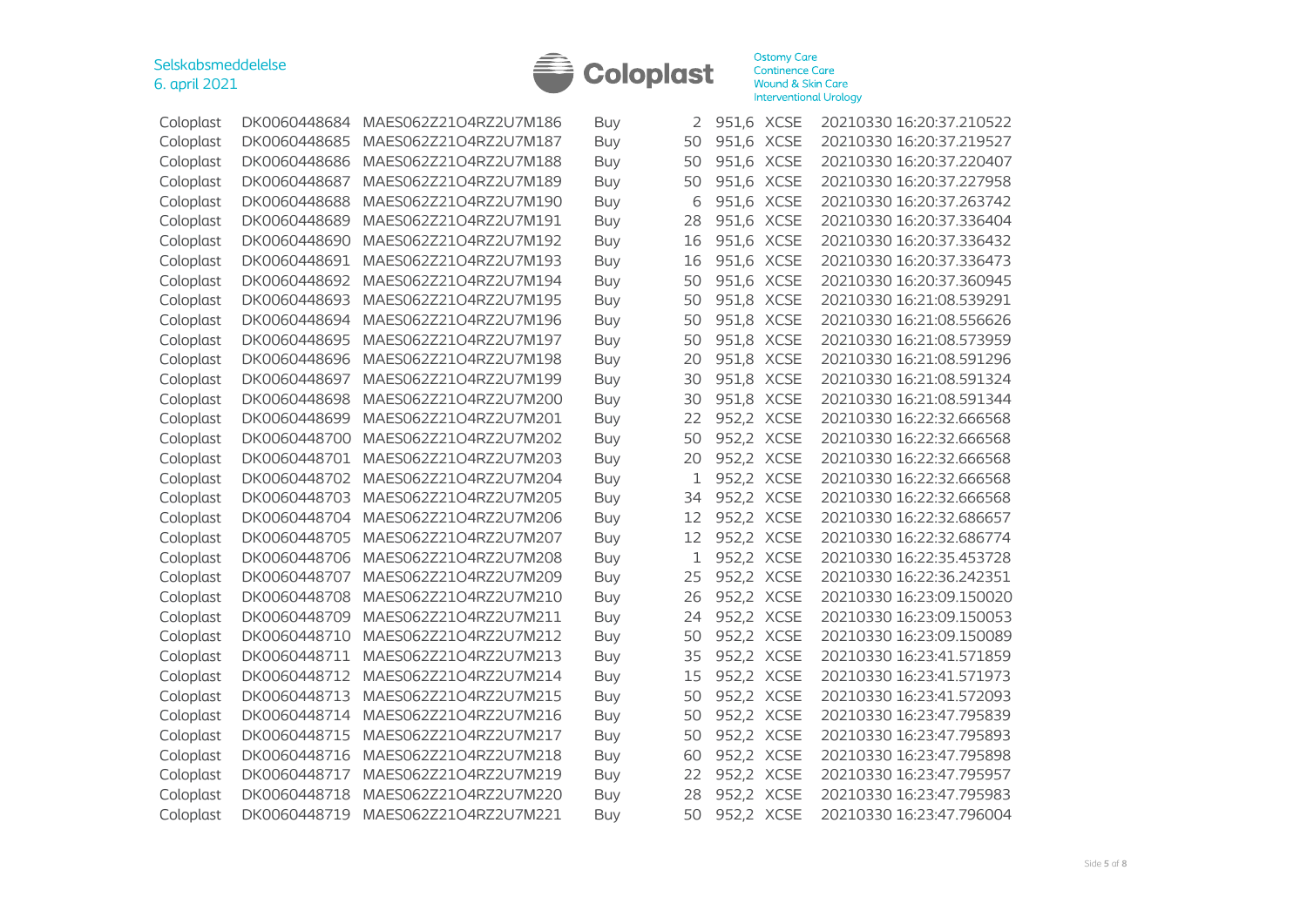

| Coloplast | DK0060448720 | MAES06272104R72U7M222 | Buy        | 60  | 952,2 XCSE |             | 20210330 16:23:47.796029 |
|-----------|--------------|-----------------------|------------|-----|------------|-------------|--------------------------|
| Coloplast | DK0060448721 | MAES062Z21O4RZ2U7M223 | Buy        |     | 952,2 XCSE |             | 20210330 16:23:47.816392 |
| Coloplast | DK0060448722 | MAES062Z21O4RZ2U7M224 | Buy        |     | 952,2 XCSE |             | 20210330 16:24:24.557043 |
| Coloplast | DK0060448723 | MAES062Z21O4RZ2U7M225 | Buy        | 24  | 952,2 XCSE |             | 20210330 16:24:24.575891 |
| Coloplast | DK0060448724 | MAES062Z21O4RZ2U7M226 | Buy        | 12  | 952.2 XCSE |             | 20210330 16:24:24.575944 |
| Coloplast | DK0060448725 | MAES062Z21O4RZ2U7M227 | <b>Buy</b> | 62  | 952,2 XCSE |             | 20210330 16:24:24.575982 |
| Coloplast | DK0060448726 | MAES062Z21O4RZ2U7M228 | Buy        | 60  | 952,2 XCSE |             | 20210330 16:24:24.575988 |
| Coloplast | DK0060448727 | MAES062Z21O4RZ2U7M229 | <b>Buy</b> | 50  | 952,2 XCSE |             | 20210330 16:24:24.600410 |
| Coloplast | DK0060448728 | MAES062Z21O4RZ2U7M230 | <b>Buy</b> | 61  | 952,2 XCSE |             | 20210330 16:24:24.600410 |
| Coloplast | DK0060448729 | MAES062Z21O4RZ2U7M231 | <b>Buy</b> | 100 | 951.6 XCSE |             | 20210330 16:24:58.086014 |
| Coloplast | DK0060448730 | MAES062Z21O4RZ2U7M232 | Buy        | 35  | 951,6 XCSE |             | 20210330 16:25:00.084198 |
| Coloplast | DK0060448731 | MAES062Z21O4RZ2U7M233 | Buy        | 100 | 951,6 XCSE |             | 20210330 16:25:00.084198 |
| Coloplast | DK0060448732 | MAES062Z21O4RZ2U7M234 | Buy        | 61  | 951,6 XCSE |             | 20210330 16:27:02.963036 |
| Coloplast | DK0060448733 | MAES062Z21O4RZ2U7M235 | Buy        | 18  | 951,6 XCSE |             | 20210330 16:27:02.963062 |
| Coloplast | DK0060448734 | MAES062Z21O4RZ2U7M236 | <b>Buy</b> | 5   | 951,6 XCSE |             | 20210330 16:27:02.963083 |
| Coloplast | DK0060448735 | MAES062Z21O4RZ2U7M237 | Buy        | 16  | 951,6 XCSE |             | 20210330 16:27:02.963102 |
| Coloplast | DK0060448736 | MAES062Z21O4RZ2U7M238 | Buy        | 100 | 951,6      | <b>XCSE</b> | 20210330 16:27:03.074869 |
| Coloplast | DK0060448737 | MAES062Z21O4RZ2U7M239 | Buy        | 100 | 951,6 XCSE |             | 20210330 16:27:54.542684 |
| Coloplast | DK0060448738 | MAES062Z21O4RZ2U7M240 | Buy        | 60  | 951,6 XCSE |             | 20210330 16:27:54.542742 |
| Coloplast | DK0060448739 | MAES062Z21O4RZ2U7M241 | Buy        | 100 | 951,6 XCSE |             | 20210330 16:27:54.542829 |
| Coloplast | DK0060448740 | MAES062Z21O4RZ2U7M242 | <b>Buv</b> | 60  | 951,6 XCSE |             | 20210330 16:27:54.542870 |
| Coloplast | DK0060448741 | MAES062Z21O4RZ2U7M243 | <b>Buy</b> | 70  | 951,6      | XCSE        | 20210330 16:27:54.542878 |
| Coloplast | DK0060448742 | MAES062Z21O4RZ2U7M244 | Buy        | 8   | 951,6 XCSE |             | 20210330 16:27:54.587814 |
| Coloplast | DK0060448743 | MAES062Z21O4RZ2U7M245 | <b>Buy</b> | 100 | 951,6      | XCSE        | 20210330 16:27:54.587814 |
| Coloplast | DK0060448744 | MAES062Z21O4RZ2U7M246 | <b>Buy</b> | 60  | 951.6      | <b>XCSE</b> | 20210330 16:27:54.587883 |
| Coloplast | DK0060448745 | MAES062Z21O4RZ2U7M247 | <b>Buy</b> |     | 951,6 XCSE |             | 20210330 16:27:54.587931 |
|           |              |                       |            |     |            |             |                          |

| 60  | 952,2 | <b>XCSE</b> | 20210330 16:23:47.796029 |
|-----|-------|-------------|--------------------------|
| 7   | 952,2 | <b>XCSE</b> | 20210330 16:23:47.816392 |
| 7   | 952,2 | <b>XCSE</b> | 20210330 16:24:24.557043 |
| 24  | 952,2 | <b>XCSE</b> | 20210330 16:24:24.575891 |
| 12  | 952,2 | <b>XCSE</b> | 20210330 16:24:24.575944 |
| 62  | 952,2 | <b>XCSE</b> | 20210330 16:24:24.575982 |
| 60  | 952,2 | <b>XCSE</b> | 20210330 16:24:24.575988 |
| 50  | 952,2 | <b>XCSE</b> | 20210330 16:24:24.600410 |
| 61  | 952,2 | <b>XCSE</b> | 20210330 16:24:24.600410 |
| 100 | 951,6 | <b>XCSE</b> | 20210330 16:24:58.086014 |
| 35  | 951,6 | <b>XCSE</b> | 20210330 16:25:00.084198 |
| 100 | 951,6 | <b>XCSE</b> | 20210330 16:25:00.084198 |
| 61  | 951,6 | <b>XCSE</b> | 20210330 16:27:02.963036 |
| 18  | 951,6 | <b>XCSE</b> | 20210330 16:27:02.963062 |
| 5   | 951,6 | <b>XCSE</b> | 20210330 16:27:02.963083 |
| 16  | 951,6 | <b>XCSE</b> | 20210330 16:27:02.963102 |
| 100 | 951,6 | <b>XCSE</b> | 20210330 16:27:03.074869 |
| 100 | 951,6 | <b>XCSE</b> | 20210330 16:27:54.542684 |
| 60  | 951,6 | <b>XCSE</b> | 20210330 16:27:54.542742 |
| 100 | 951,6 | <b>XCSE</b> | 20210330 16:27:54.542829 |
| 60  | 951,6 | <b>XCSE</b> | 20210330 16:27:54.542870 |
| 70  | 951,6 | <b>XCSE</b> | 20210330 16:27:54.542878 |
| 8   | 951,6 | <b>XCSE</b> | 20210330 16:27:54.587814 |
| 100 | 951,6 | <b>XCSE</b> | 20210330 16:27:54.587814 |
| 60  | 951,6 | <b>XCSE</b> | 20210330 16:27:54.587883 |
| 7   | 951,6 | <b>XCSE</b> | 20210330 16:27:54.587931 |
|     |       |             |                          |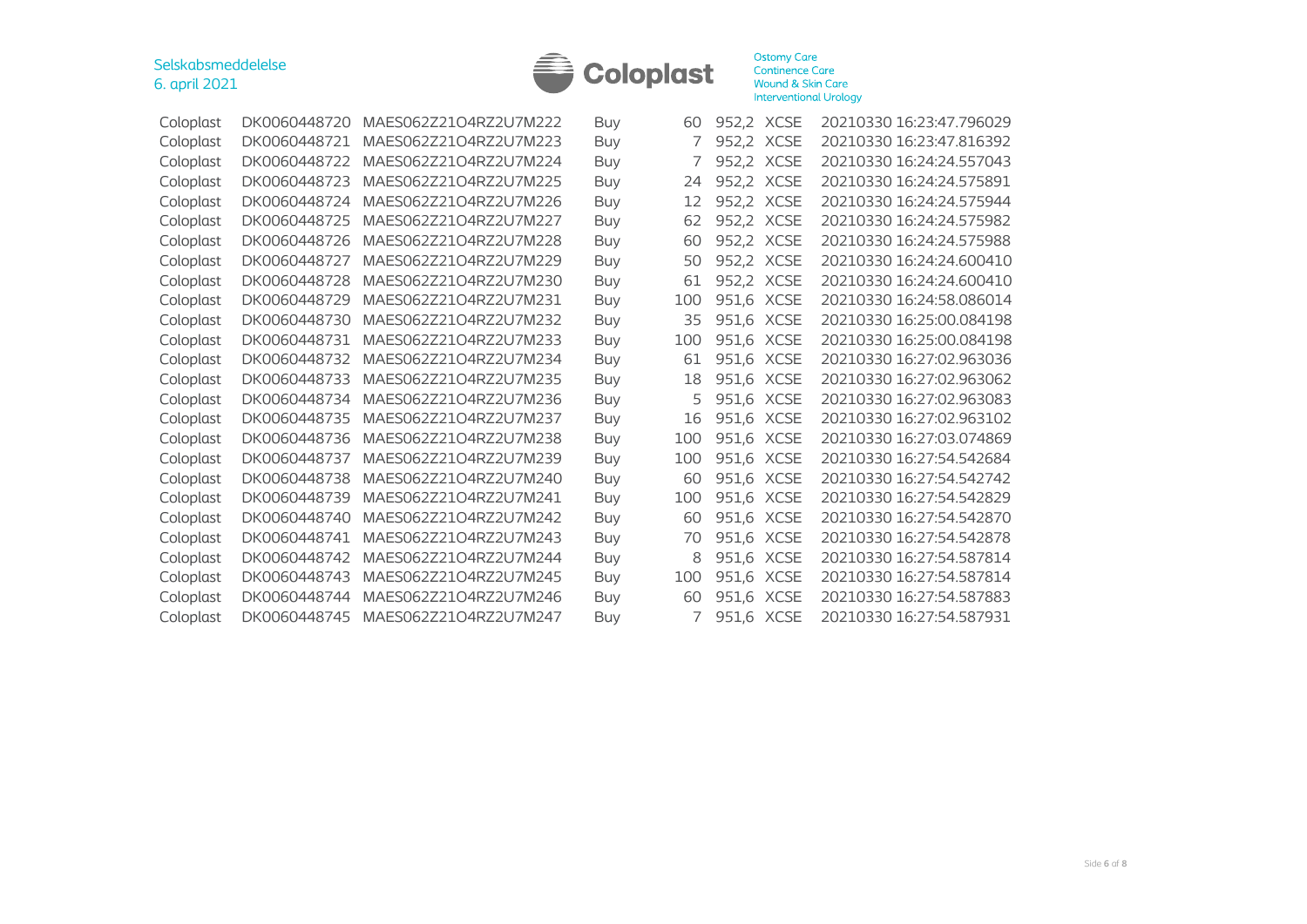

# **Handelsdato 31-03-2021 Antal aktier**

| <b>Share</b> | <b>ISIN</b>            | Lei-code              | Buy/Sell   | <b>Volume Price</b> | Venue      | Date & Time CET          |
|--------------|------------------------|-----------------------|------------|---------------------|------------|--------------------------|
|              | Coloplast DK0060448618 | MAES062Z21O4RZ2U7M120 | Buv        |                     | 946.4 XCSE | 20210331 9:01:04.093000  |
|              | Coloplast DK0060448619 | MAES062Z21O4RZ2U7M121 | <b>Buy</b> | 29                  | 948 XCSE   | 20210331 9:42:21.688000  |
|              | Coloplast DK0060448620 | MAES062Z21O4RZ2U7M122 | Buy        | 29                  | 945,6 XCSE | 20210331 10:49:54.063000 |
|              | Coloplast DK0060448621 | MAES062Z21O4RZ2U7M123 | Buy        | 29                  | 954,2 XCSE | 20210331 12:07:10.674000 |
|              | Coloplast DK0060448622 | MAES062Z21O4RZ2U7M124 | Buy        | 30                  | 958,8 XCSE | 20210331 13:41:09.269000 |
|              | Coloplast DK0060448623 | MAES062Z21O4RZ2U7M125 | Buy        | 29                  | 960,4 XCSE | 20210331 14:58:20.425000 |
|              | Coloplast DK0060448624 | MAES062Z21O4RZ2U7M126 | Buy        | 29                  | 960,8 XCSE | 20210331 15:50:47.350000 |
|              | Coloplast DK0060448625 | MAES062Z21O4RZ2U7M127 | Buy        | 23                  | 960 XCSE   | 20210331 16:08:57.542831 |